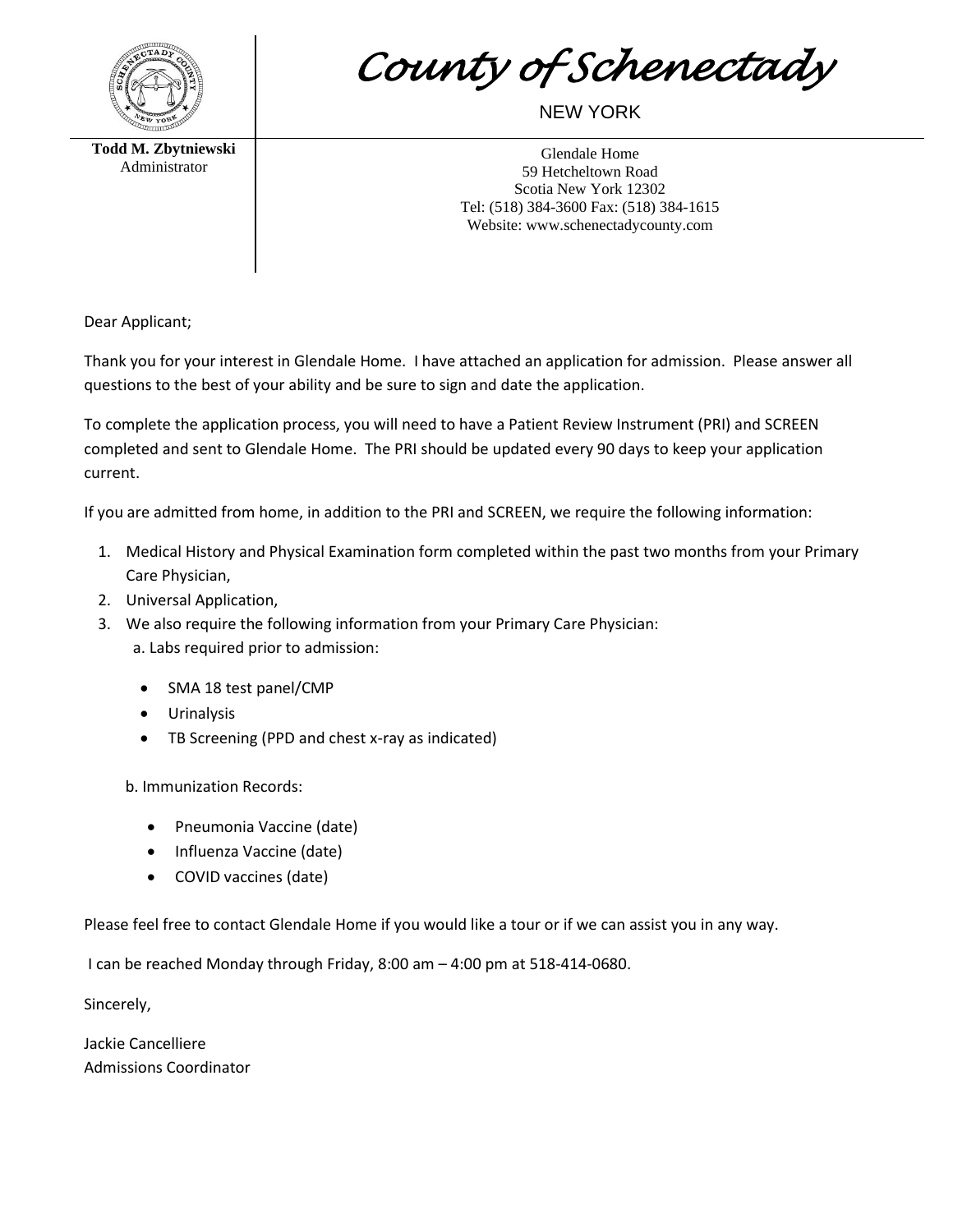

## **PRE-ADMISSION UNIVERSAL APPLICATION**

| I.  | PATIENT INFORMATION                                                                                                                                                                     |                                                       |                                           |
|-----|-----------------------------------------------------------------------------------------------------------------------------------------------------------------------------------------|-------------------------------------------------------|-------------------------------------------|
|     | $SSN: \begin{tabular}{ c c c c } \hline \quad \quad & \quad \quad & \quad \quad \\ \hline \end{tabular}$                                                                                |                                                       |                                           |
|     |                                                                                                                                                                                         |                                                       | Initial: $\_\_\_\_\_\_\_\_\_\_\_\_\_\_\_$ |
|     |                                                                                                                                                                                         |                                                       |                                           |
|     | City:                                                                                                                                                                                   |                                                       |                                           |
|     | $\Box$ Single<br>Patient's Marital Status:<br>$\Box$ Married                                                                                                                            | $\Box$ Separated<br>$\Box$ Divorced<br>$\Box$ Widowed |                                           |
|     | U.S. Citizen: $\Box$ Yes $\Box$ No                                                                                                                                                      |                                                       |                                           |
| II. | <b>INSURANCE INFORMATION</b>                                                                                                                                                            |                                                       |                                           |
|     |                                                                                                                                                                                         |                                                       |                                           |
|     |                                                                                                                                                                                         |                                                       |                                           |
|     |                                                                                                                                                                                         |                                                       |                                           |
|     |                                                                                                                                                                                         |                                                       |                                           |
|     |                                                                                                                                                                                         |                                                       |                                           |
|     |                                                                                                                                                                                         |                                                       |                                           |
|     |                                                                                                                                                                                         |                                                       |                                           |
|     | □ Legal Guardian □ Health Care Proxy<br><b>Status (Please Check)</b><br>$\Box$ Power of Attorney<br>$\Box$ Person Responsible for Handling Financial Transactions<br>Primary Physician: |                                                       |                                           |
|     |                                                                                                                                                                                         |                                                       |                                           |
|     |                                                                                                                                                                                         |                                                       |                                           |
|     | Are you or your spouse a veteran? $\Box$ Yes $\Box$ No                                                                                                                                  |                                                       |                                           |
|     | Are you or your spouse a volunteer firefighter? $\Box$ Yes $\Box$ No                                                                                                                    |                                                       |                                           |
| Ш.  | FINANCIAL DISCLOSURE (All information is kept confidential)                                                                                                                             |                                                       |                                           |
|     | <b>INCOME</b>                                                                                                                                                                           | MONTHLY AMOUNT                                        |                                           |
|     | Social Security                                                                                                                                                                         | $\frac{1}{2}$                                         |                                           |
|     | <b>Retirement Pension</b>                                                                                                                                                               |                                                       |                                           |
|     | Veteran's Pension                                                                                                                                                                       |                                                       |                                           |
|     | Railroad Pension                                                                                                                                                                        |                                                       |                                           |
|     | <b>Supplementary Security Income</b>                                                                                                                                                    |                                                       |                                           |
|     | Annuities                                                                                                                                                                               | $\frac{1}{2}$                                         |                                           |
|     | Other Income                                                                                                                                                                            | $\frac{1}{2}$                                         |                                           |
|     | <b>Total Monthly Income</b>                                                                                                                                                             | $\sim$                                                |                                           |